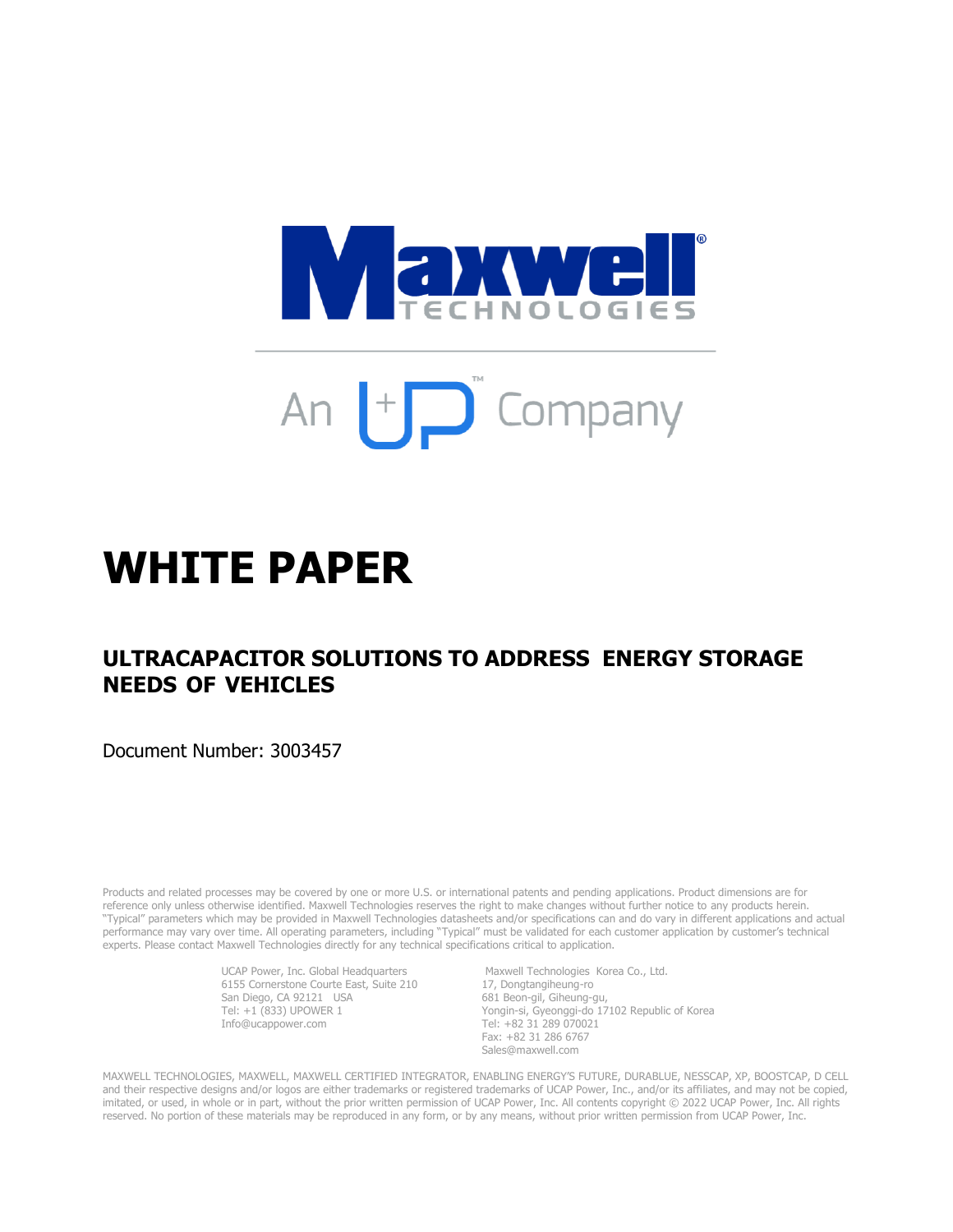

#### **MAXWELL TECHNOLOGIES WHITE PAPER:**

Distributed Ultracapacitor Modules to Address Power and Redundancy Needs of Vehicles



**As the electrification of automobiles continues to accelerate, the need for a safe, reliable, high-power energy storage technology is greater than ever. Maxwell Technologies' line of DuraBlue® and AEC-Q200 qualified ultracapacitors are ideally suited to meet these demands with their wide operating temperature range, industry leading cycling capabilities, long lifetimes, and rapid charge/discharge capabilities.**

Ultracapacitors have long been used in Voltage Stabilization Systems (VSS) for Internal Combustion Engine (ICE) Stop-Start applications. By providing additional voltage support during a high-current cranking event, voltage levels are maintained to allow proper operation of accessories without interruption and enable proper operation as battery state-of-health declines. The nearly five million Stop-Start systems in use today include vehicles such as the PSA 308 and other diesel platforms, the Cadillac ATS and CTS vehicles, and Lamborghini's Aventador. Toyota used ultracapacitors in their highly successful LeMans TS040 racing vehicle. With continued pressure on automotive OEMs to reduce  $CO<sub>2</sub>$  emissions, the Stop-Start system has become a standard feature, not just an upgrade option.

Major automobile OEMs such as GM, Ford, Stellantis and others have aggressive targets of 40- 50% Battery Electric Vehicle (BEV) sales by 2030. To meet these goals there is heavy investment in electric drivetrains as well as redesigns of nearly all electronic systems in the vehicle. Experts expect \$330B to be spent on vehicle electrification over the next five years.

> **UCAP Power, Inc. Global Headquarters** 6155 Cornerstone Courte East, Suite 210 17, Dongtangiheung-ro<br>San Diego, CA 92121 USA 681 Beon-gil, Giheung-gu, San Diego, CA 92121 USA<br>Tel: +1 (833) UPOWER 1 Info@ucappower.com Tel: +82 31 289 070021 www.ucappower.com Fax: +82 31 286 6767

**Maxwell Technologies Korea Co., Ltd.** Yongin-si, Gyeonggi-do 17102 Republic of Korea Sales@maxwell.com www.maxwell.com

 **3003457.0**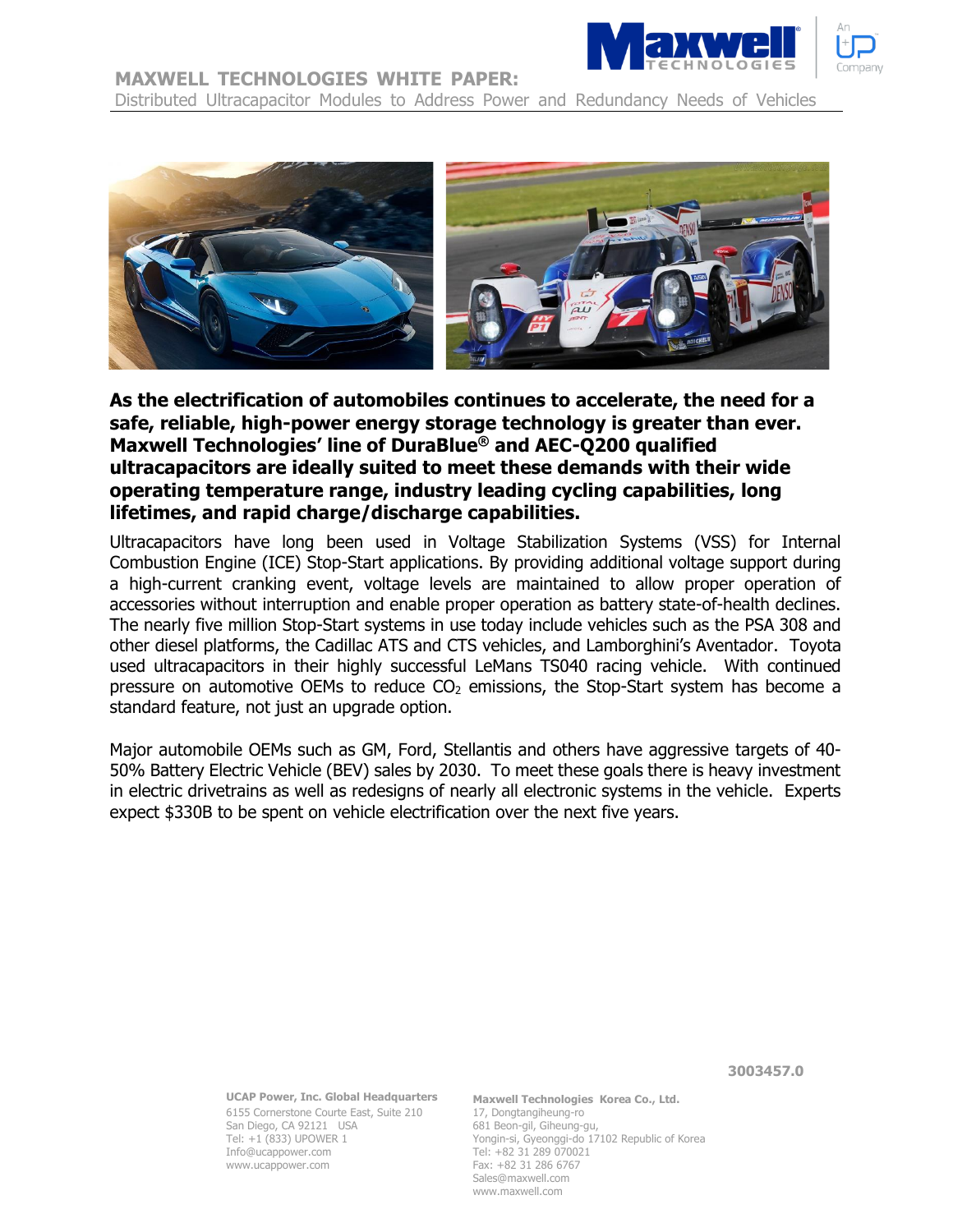

Examples of applications where Ultracapacitors are being used include:

- Circuits to enable recessed door handles to pop out in case of an accident or loss of power. Having a stored burst of high power available to open the door from a secondary energy source, an ultracapacitor, is not only practical but also a safety feature that can save lives.
- Accessory power applications:
	- o Electronic Power Assist Steering (EPAS)
	- o Electronic Power Assist Braking (EPAB)
	- o Power Liftgate and Plow features
- In autonomous driving vehicles where an emergency backup energy source is required, ultracapacitors can provide the short duration power needed to get the vehicle to the side of the road in the event of a failure of main drivetrain power.
- Body electrical systems including door, seat, window, trunk and other electrically actuated subsystems.
- Customer amenities such as electrically driven air-conditioning, quick heat for seats, steering wheel, and passenger cabin.

Many of the automotive safety critical loads are typically short duration, high power loads. Powertrain functions such as power boosting and energy recuperation as well as body electrical systems are medium term loads. While batteries are ideally suited to deliver energy for long-term events such as cabin air conditioning during the idle-stop mode of a stop-start system, they are not designed to satisfy the most important requirements of short- and medium-term loads: to provide bursts of power in the seconds time frame over many hundreds of thousands of cycles.

#### **Ultracapacitor Technology**

Compact in size, Ultracapacitors can deliver much higher peak power compared to batteries and store an incomparably higher amount of energy than conventional capacitors. Ultracapacitors from Maxwell Technologies offered under the trademark DuraBlue® are currently available on the market in larger cylindrical cells with capacitance up to 3000 Farads. These cells incorporate advanced shock and vibration technology, and when combined with Maxwell's patented electrode formulation and manufacturing process, result in a product line specialized for the most demanding requirements of the transportation industry.

 **3003457.0**

**UCAP Power, Inc. Global Headquarters** 6155 Cornerstone Courte East, Suite 210 17, Dongtangiheung-ro<br>San Diego, CA 92121 USA 681 Beon-gil, Giheung-gu, San Diego, CA 92121 USA<br>Tel: +1 (833) UPOWER 1 Info@ucappower.com Tel: +82 31 289 070021 www.ucappower.com Fax: +82 31 286 6767

**Maxwell Technologies Korea Co., Ltd.** Yongin-si, Gyeonggi-do 17102 Republic of Korea Sales@maxwell.com www.maxwell.com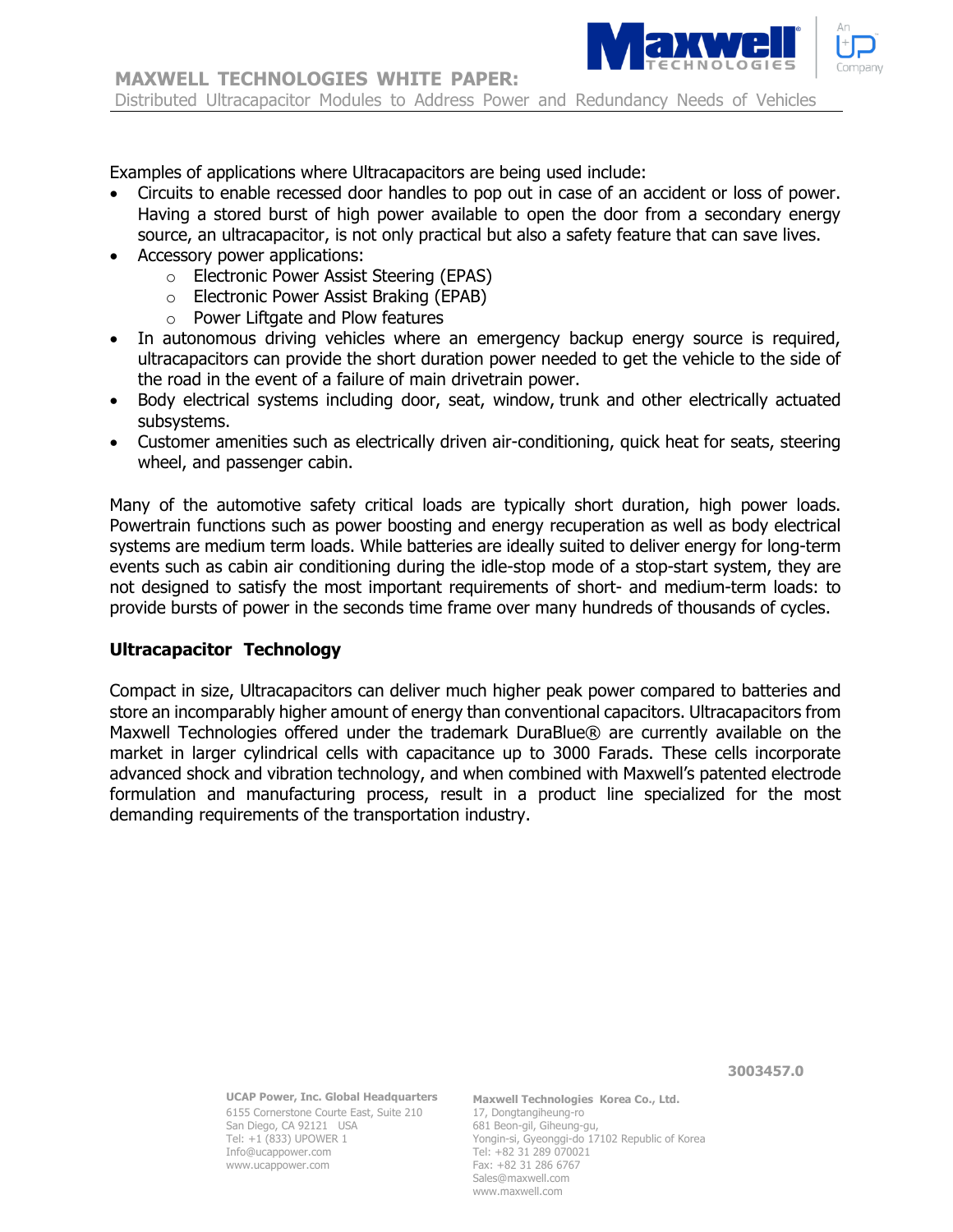

Distributed Ultracapacitor Modules to Address Power and Redundancy Needs of Vehicles

The test standards for Maxwell's DuraBlue® product line are IEC 60068-2-27 for shock and ISO 16750-3, Table 12.



The acceleration for IEC 60068-2-27 is 100 G, four times higher than the acceleration of SAE 2464, the test standard for competitor ultracapacitor cells. The RMS acceleration for ISO 16750-3, Table 12 is 5.9  $G<sub>rms</sub>$ , three times higher than SAE J2380 with an acceleration of 1.9  $G<sub>rms</sub>$ .

For applications requiring a smaller form factor Maxwell has developed the BCAP325 cell. A highpower cell with ultra-low Equivalent Series Resistance (ESR), it is ideally suited for automotive applications. The cell is AEC-Q200 qualified and provides one of the longest lifetimes available in the industry. Other features include:

- Small 33mm form factor
- 1 million cycle capability
- PCB mountable
- Compliant to UL, RoHS, and REACH standards



Figure 2 : Maxwell BCAP3000 BCAP0325Cells and Ragone Plot

 **3003457.0**

**UCAP Power, Inc. Global Headquarters** 6155 Cornerstone Courte East, Suite 210 17, Dongtangiheung-ro<br>San Diego, CA 92121 USA 681 Beon-gil, Giheung-gu, San Diego, CA 92121 USA<br>Tel: +1 (833) UPOWER 1 Info@ucappower.com Tel: +82 31 289 070021 www.ucappower.com Fax: +82 31 286 6767

**Maxwell Technologies Korea Co., Ltd.** Yongin-si, Gyeonggi-do 17102 Republic of Korea Sales@maxwell.com www.maxwell.com

Ragone Plot: BCAP3000 & BCAP0325